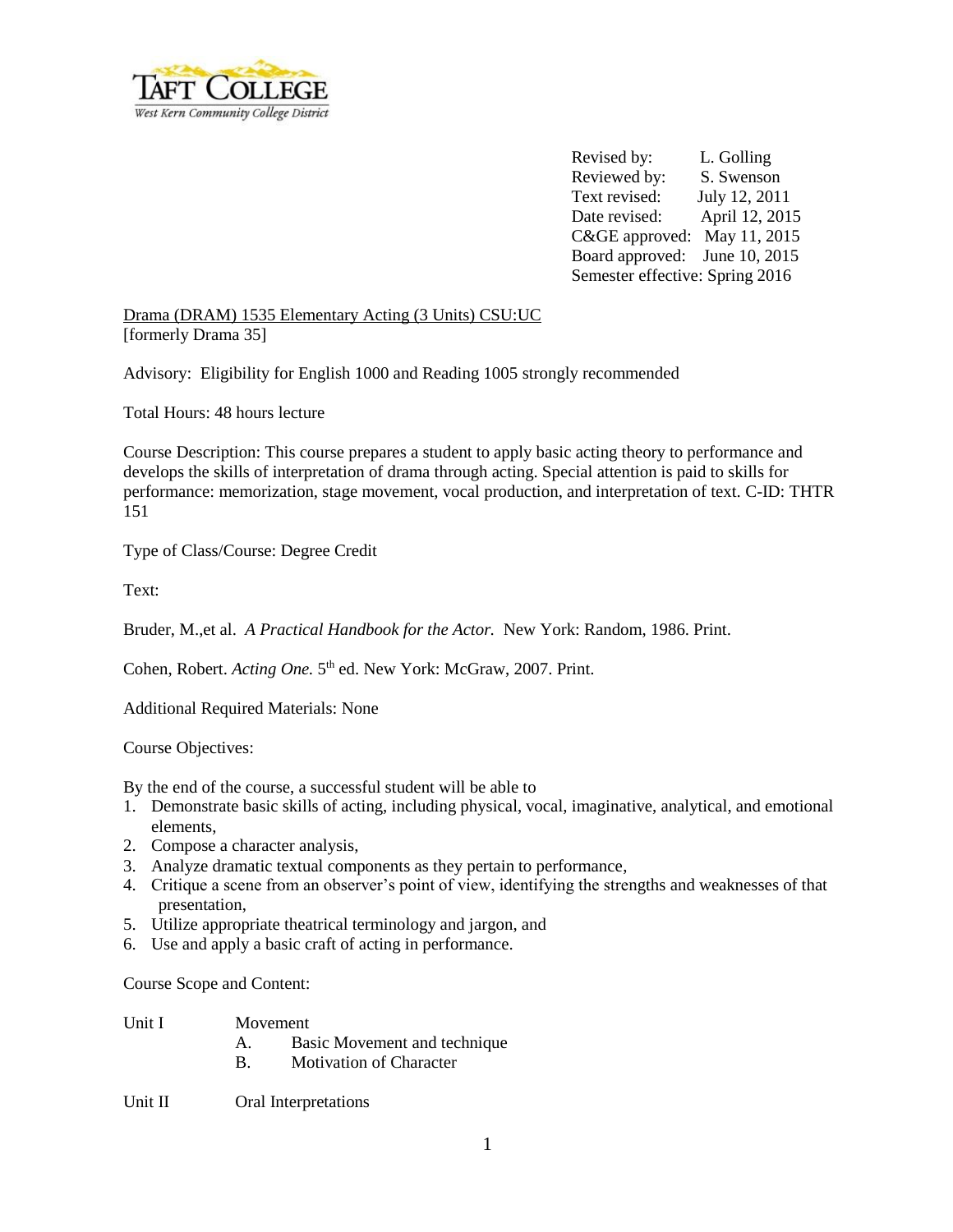

- A. Vocal Production and technique
- B. Oral Reading/Readers Theatre
- C. Telling Stories

## Unit III Characterization and Playing the Part

- A. Application of acting methods; theoretical approaches to acting
- B. Creating a Character
- C. Concentration, Trust, and Focus

## Unit IV Performances

- A. Pantomime
- B. Oral Interpretation
- C. Improvisation
- D. Monologue
- E. Two Person Scene
- F. Multiple Person Scene
- G. Basic acting and theatre terminology and vocabulary
- H. Principles of stage movement and blocking

## Unit V Critical Appraisal of Theatrical Experiences

- A. Performance, evaluation processes and techniques
- B. Attendance of a live performance for the purpose of evaluation
- C. Opportunities to apply basic craft approaches for acting

Learning Activities Required Outside of Class:

The students in this class will spend a minimum of 6 hours per week outside of the regular class time doing the following:

- 1. Character analysis
- 2. Answering questions
- 3. Journal

Methods of Instruction:

- 1. Lecture and class discussion of assigned reading materials
- 2. Oral analysis of theatrical productions
- 3. Viewing recording of various plays
- 4. Presentation of plays

Methods of Evaluation:

- 1. Observation and analysis of student performance and in-class exercises
- 2. Journal, written assignments, and play evaluations
- 3. Quizzes and exams

Supplemental Data:

| <b>TOP Code</b> | 100700 Dramatic Arts |
|-----------------|----------------------|
|                 |                      |